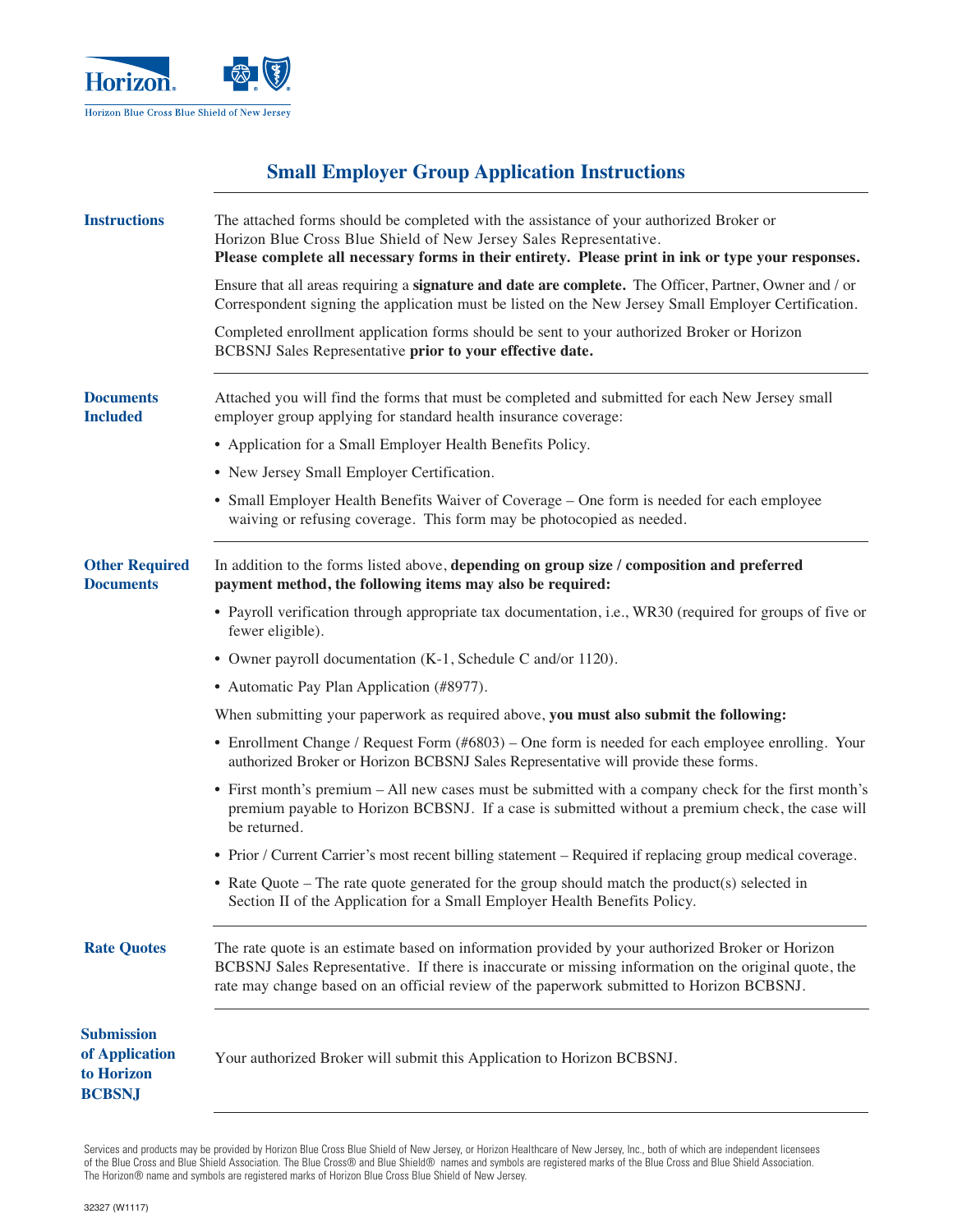

# **APPLICATION FOR A SMALL GROUP HEALTH BENEFITS POLICY**

Please print or type Policy Number: \_\_\_\_\_\_\_\_\_\_\_\_\_\_\_\_\_\_\_\_\_\_\_\_\_\_\_\_\_\_\_\_ New Policy  $\Box$  Change in Policy Requested Effective Date: \_ **Note:** The Effective Date will be on or after the date Horizon Blue Cross Blue Shield of New Jersey approves the application.

| <b>SECTION I: POLICYHOLDER INFORMATION</b>                                                                                                                                                                                                                                                                     |                                                                                                             |       |            |                                              |
|----------------------------------------------------------------------------------------------------------------------------------------------------------------------------------------------------------------------------------------------------------------------------------------------------------------|-------------------------------------------------------------------------------------------------------------|-------|------------|----------------------------------------------|
| 1. Policyholder (full legal name of company): example and a series of contract the series of contract of the series of contract of contract of contract of the series of contract of the series of contract of the series of c                                                                                 |                                                                                                             |       |            |                                              |
|                                                                                                                                                                                                                                                                                                                |                                                                                                             |       |            |                                              |
| <b>Street</b>                                                                                                                                                                                                                                                                                                  | City                                                                                                        | State | ZIP        |                                              |
|                                                                                                                                                                                                                                                                                                                |                                                                                                             |       |            |                                              |
| Street                                                                                                                                                                                                                                                                                                         | City                                                                                                        | State | <b>ZIP</b> |                                              |
|                                                                                                                                                                                                                                                                                                                |                                                                                                             |       |            |                                              |
| Contract information should be provided: $\square$ electronically or $\square$ hard copy. Check one.                                                                                                                                                                                                           |                                                                                                             |       |            |                                              |
|                                                                                                                                                                                                                                                                                                                |                                                                                                             |       |            |                                              |
|                                                                                                                                                                                                                                                                                                                |                                                                                                             |       |            |                                              |
| 6. Nature of Business (specify): entertainment and the SIC Code: SIC Code: SIC Code:                                                                                                                                                                                                                           |                                                                                                             |       |            |                                              |
| 7. Number of full-time employees in your company: _______________<br>Refer to the New Jersey Small Employer Certification for the definition of a full-time employee.                                                                                                                                          |                                                                                                             |       |            |                                              |
| 8. Number of full-time employees to be insured: __________________________                                                                                                                                                                                                                                     |                                                                                                             |       |            |                                              |
| 10. Insurance Requested For:<br>$\Box$ Employees Only $\Box$ Employees and Dependents including Spouse $\Box$ Employees and Dependents excluding Spouse                                                                                                                                                        |                                                                                                             |       |            |                                              |
| Should the plan provide coverage for domestic partners as permitted by P.L. 2003, c. 246?<br>If yes, should the plan provide coverage for coverage of children of a covered domestic partner?                                                                                                                  |                                                                                                             |       |            | $\Box$ Yes $\Box$ No<br>$\Box$ Yes $\Box$ No |
| 11. Is the employer subject to the requirements of COBRA?                                                                                                                                                                                                                                                      | $\Box$ Yes $\Box$ No                                                                                        |       |            |                                              |
| 12. Is the employer subject to the requirements of Medicare as Secondary Payor Rules for eligibility due to age?<br>Due to disability?                                                                                                                                                                         |                                                                                                             |       |            | $\Box$ Yes $\Box$ No<br>$\Box$ Yes $\Box$ No |
| 13. Orientation Period?<br>□ Yes □ No                                                                                                                                                                                                                                                                          |                                                                                                             |       |            |                                              |
| 14. Waiting period before employees become insured: (may not exceed 90 days)<br>Present Employees : $\square$ no waiting period $\square$ one month $\square$ two months $\square$ 90 days<br>New or Rehired Employees: $\square$ no waiting period $\square$ one month $\square$ two months $\square$ 90 days |                                                                                                             |       |            |                                              |
|                                                                                                                                                                                                                                                                                                                |                                                                                                             |       |            |                                              |
| 16. What percentage of the premium will the employer pay? _____________                                                                                                                                                                                                                                        |                                                                                                             |       |            |                                              |
| 17. Deposit \$                                                                                                                                                                                                                                                                                                 |                                                                                                             |       |            |                                              |
| Premium Paid:<br>$\Box$ Monthly $\Box$ Automatic checking withdrawal                                                                                                                                                                                                                                           | Premium will be due as of the effective date. The premium for the first month of coverage must be attached. |       |            |                                              |
| Affiliates, subsidiaries or branches (Must be included for purposes of participation)                                                                                                                                                                                                                          |                                                                                                             |       |            |                                              |

| Legal Name & Location | No. of full-time employees<br>in this company | No. of full-time employees<br>to be insured |
|-----------------------|-----------------------------------------------|---------------------------------------------|
|                       |                                               |                                             |
|                       |                                               |                                             |
|                       |                                               |                                             |
|                       |                                               |                                             |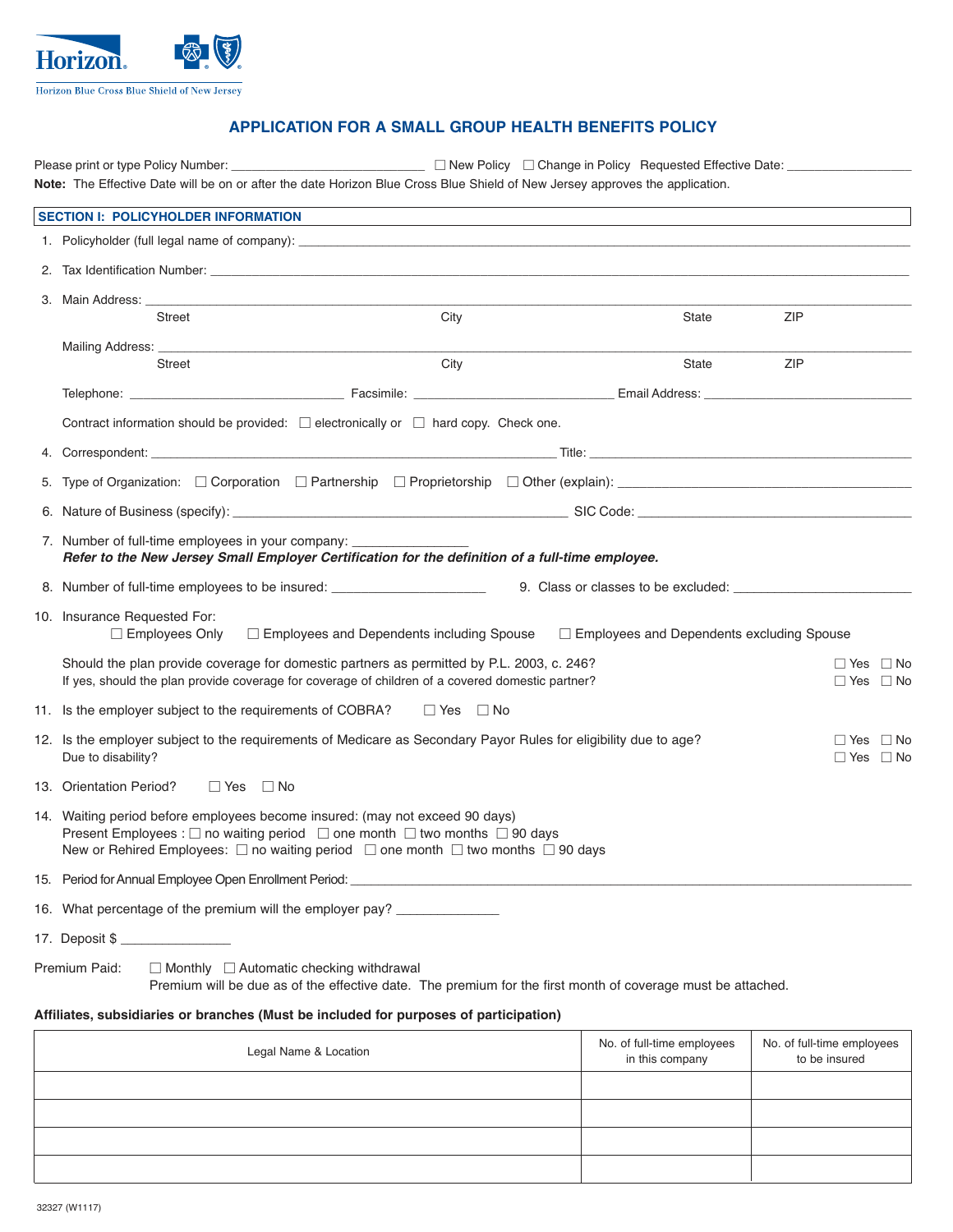#### **SECTION II: SPECIFICATIONS FOR COVERAGE**

Please select desired health benefits option and stand alone pediatric dental option.

#### **HEALTH BENEFITS**

#### **Advantage Direct Access**

- $\Box$  Platinum 100/70 \$20/\$40 copay, \$10/\$25/\$50 Rx, with Blue Card
- $\Box$  Gold 100/80/60 \$20/\$40 copay, \$15/\$40/\$75 Rx, with Blue Card

#### **Advantage EPO**

- □ Gold 100% \$25/\$45 copay, \$25/\$50/\$75 Rx  $\Box$  with Blue Card  $\Box$  without Blue Card
- □ Gold 100% \$30/\$50 copay, \$15/60%/50% Rx  $\Box$  with Blue Card  $\Box$  without Blue Card
- Gold 100/80 \$20/\$40 copay, \$10/\$25/\$50 Rx  $\Box$  with Blue Card  $\Box$  without Blue Card
- $\Box$  Silver 100/70 \$30/\$50 copay, \$25/\$50/\$75 Rx  $\Box$  with Blue Card  $\Box$  without Blue Card
- □ Silver 100/50 \$30/\$50 copay, \$15/50%/50% Rx  $\Box$  with Blue Card  $\Box$  without Blue Card

#### **OMNIA**

- □ OMNIA Platinum, \$5/90%/70%/70% Rx, without Blue Card
- □ OMNIA Gold, \$10/60%/50%/50% Rx, without Blue Card
- $\Box$  OMNIA Silver, \$15/50% after Tier 1 deductible/50% after Tier 1 deductible Rx, without Blue Card

#### **HSA plans**

- □ OMNIA Silver HSA, Tier 1 deductible & 60% Rx, without Blue Card
- $\Box$  OMNIA Bronze HSA, Tier 1 deductible & 50% Rx, without Blue Card
- $\Box$  HSA Advantage Direct Access Silver 100/80/60 \$30/\$50 copay, 60% CDHRx, with Blue Card
- □ HSA Advantage EPO Bronze 100% \$30/50 copay, 50% CDHRx
	- $\Box$  with Blue Card  $\Box$  without Blue Card

#### **Other:** \_\_\_\_\_\_\_\_\_\_\_\_\_\_\_\_\_\_\_\_\_\_\_\_\_\_\_\_\_\_\_\_\_\_\_\_\_\_\_\_\_\_\_\_\_\_\_\_\_\_\_\_\_\_\_\_\_\_\_\_\_\_\_\_\_\_\_\_\_\_\_\_\_\_\_\_\_\_\_\_\_\_\_\_\_\_\_\_\_\_\_\_\_\_\_\_\_\_\_\_\_\_\_\_\_\_\_\_

#### **STAND ALONE PEDIATRIC DENTAL**

- $\Box$  Horizon Young Grins (only provides benefits for members under age 19)
- □ Horizon Family Grins
- $\Box$  Horizon Family Grins Plus

#### **STAND ALONE PEDIATRIC DENTAL OPTIONS**

The Patient Protection and Affordable Care Act (PPACA) permits plans outside of the Small Employer Business Health Options (SHOP) Program to issue coverage without pediatric dental benefits only if reasonably assured that the applicant has purchased an exchange-certified stand-alone dental plan (SAPD) covering the pediatric dental benefits as required by PPACA. In order to receive reasonable assurance from you, we require the following information if you did not select a Stand Alone Pediatric Dental Plan listed above:

- □ Proof of coverage or other documentation reasonably acceptable to the Health Insurance Issuers evidencing your enrollment in an exchange certified SAPD. Proof acceptable may be a copy of enrollment confirmation from the SAPD issuer or a copy of your coverage document (for example, a certificate of coverage).
- □ The contact information of your SAPD issuer that we may verify your enrollment with, which you expressly grant our ability to verify your enrollment:

| Name of SAPD Issuer:     |
|--------------------------|
|                          |
| Policy Number:           |
|                          |
| Name of Contract Holder: |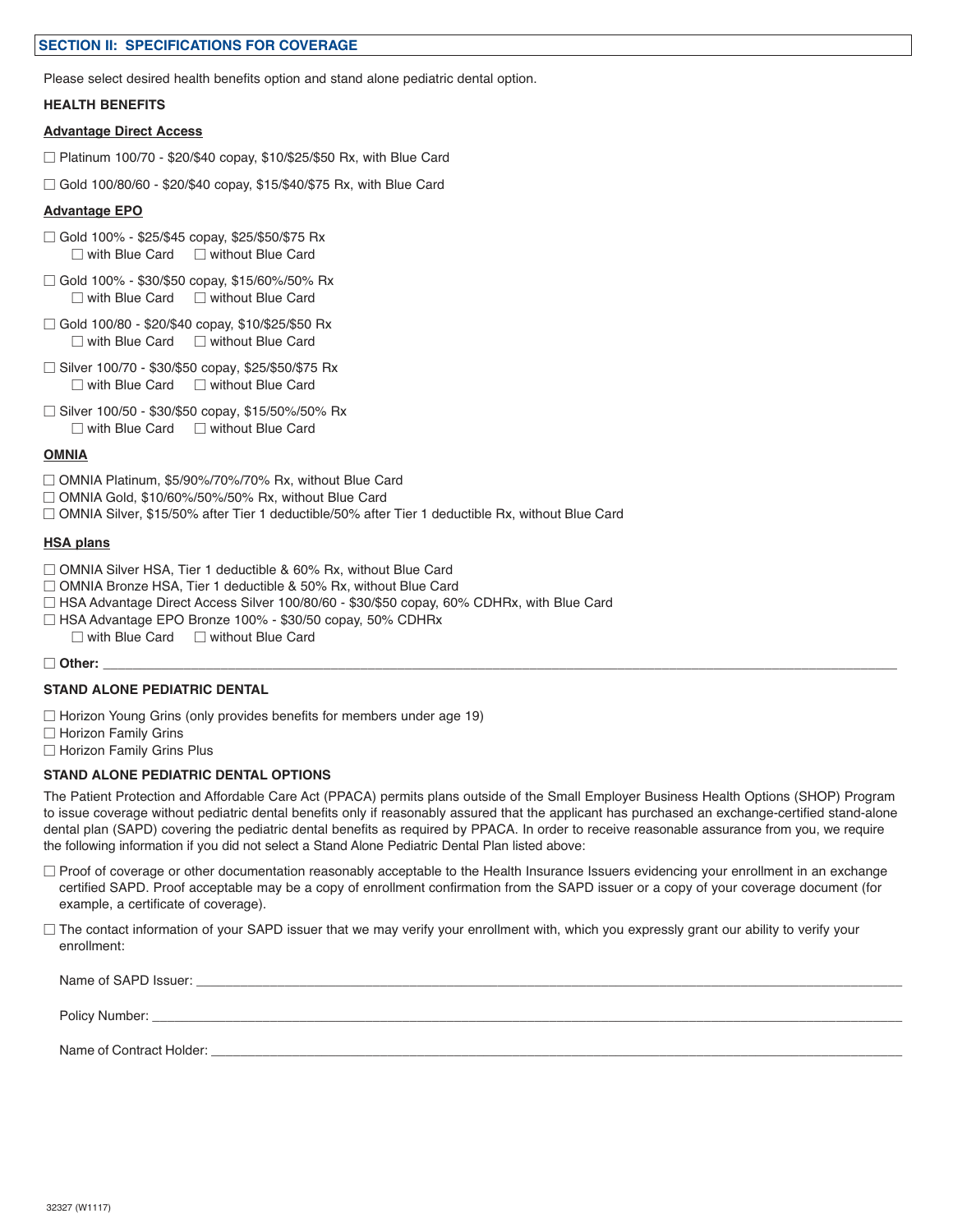|    | <b>SECTION III: ALL QUESTIONS MUST BE ANSWERED</b>                                                                                                 |                     |              |
|----|----------------------------------------------------------------------------------------------------------------------------------------------------|---------------------|--------------|
| 1. | Is there any Group Health Plan:<br>• now in force and to be continued?<br>• currently being applied for?                                           | Yes<br>Yes          | ∏ No<br>⊟ No |
|    | If "Yes", identify the name of the Group Health Plan, give a description of the plan(s) and name of insurance carrier(s):                          |                     |              |
| 2. |                                                                                                                                                    |                     |              |
|    |                                                                                                                                                    |                     |              |
|    | Is the coverage applied for in this application replacing other group insurance?                                                                   | Yes<br>$\mathbf{L}$ | $\Box$ No    |
|    |                                                                                                                                                    |                     |              |
|    |                                                                                                                                                    |                     |              |
| 3. | Are extended benefits provided in case of termination of health benefits?                                                                          | Yes                 | $\Box$ No    |
| 4. | To the best of your knowledge are there any current or former employees or their eligible dependents whose health insurance<br>is being continued? | Yes                 | $\Box$ No    |

## **Please provide the following information for each current/former employee or dependent on health continuations.**

| Name of<br>Employee/Dependent | Date of<br>Birth | Type of Continuation<br>State/Federal/<br><b>Extended Benefits</b> | Reason for Termination<br>Disability/Other | <b>Continuation Dates</b><br>Start | End |
|-------------------------------|------------------|--------------------------------------------------------------------|--------------------------------------------|------------------------------------|-----|
|                               |                  |                                                                    |                                            |                                    |     |
|                               |                  |                                                                    |                                            |                                    |     |
|                               |                  |                                                                    |                                            |                                    |     |
|                               |                  |                                                                    |                                            |                                    |     |
|                               |                  |                                                                    |                                            |                                    |     |
|                               |                  |                                                                    |                                            |                                    |     |

If additional space is needed, attach a separate sheet, signed and dated.

- 5. To the best of your knowledge:
	- a. Are any employees or dependents presently incapacitated?  $\square$  Yes  $\square$  Yes  $\square$  No

| b. Are any dependent children incapable of self-support due to a physical or mental disability? | $\Box$ Yes $\Box$ No |
|-------------------------------------------------------------------------------------------------|----------------------|
|-------------------------------------------------------------------------------------------------|----------------------|

Additional space to explain if items 1, 2 or 3 were answered "Yes". Refer to the question number, and give details including names, where appropriate. \_\_\_\_\_\_\_\_\_\_\_\_\_\_\_\_\_\_\_\_\_\_\_\_\_\_\_\_\_\_\_\_\_\_\_\_\_\_\_\_\_\_\_\_\_\_\_\_\_\_\_\_\_\_\_\_\_\_\_\_\_\_\_\_\_\_\_\_\_\_\_\_\_\_\_\_\_\_\_\_\_\_\_\_\_\_\_\_\_\_\_\_\_\_\_\_\_\_\_\_\_\_\_\_\_\_\_\_\_\_\_\_\_\_\_\_\_\_\_

\_\_\_\_\_\_\_\_\_\_\_\_\_\_\_\_\_\_\_\_\_\_\_\_\_\_\_\_\_\_\_\_\_\_\_\_\_\_\_\_\_\_\_\_\_\_\_\_\_\_\_\_\_\_\_\_\_\_\_\_\_\_\_\_\_\_\_\_\_\_\_\_\_\_\_\_\_\_\_\_\_\_\_\_\_\_\_\_\_\_\_\_\_\_\_\_\_\_\_\_\_\_\_\_\_\_\_\_\_\_\_\_\_\_\_\_\_\_\_ \_\_\_\_\_\_\_\_\_\_\_\_\_\_\_\_\_\_\_\_\_\_\_\_\_\_\_\_\_\_\_\_\_\_\_\_\_\_\_\_\_\_\_\_\_\_\_\_\_\_\_\_\_\_\_\_\_\_\_\_\_\_\_\_\_\_\_\_\_\_\_\_\_\_\_\_\_\_\_\_\_\_\_\_\_\_\_\_\_\_\_\_\_\_\_\_\_\_\_\_\_\_\_\_\_\_\_\_\_\_\_\_\_\_\_\_\_\_\_ \_\_\_\_\_\_\_\_\_\_\_\_\_\_\_\_\_\_\_\_\_\_\_\_\_\_\_\_\_\_\_\_\_\_\_\_\_\_\_\_\_\_\_\_\_\_\_\_\_\_\_\_\_\_\_\_\_\_\_\_\_\_\_\_\_\_\_\_\_\_\_\_\_\_\_\_\_\_\_\_\_\_\_\_\_\_\_\_\_\_\_\_\_\_\_\_\_\_\_\_\_\_\_\_\_\_\_\_\_\_\_\_\_\_\_\_\_\_\_ \_\_\_\_\_\_\_\_\_\_\_\_\_\_\_\_\_\_\_\_\_\_\_\_\_\_\_\_\_\_\_\_\_\_\_\_\_\_\_\_\_\_\_\_\_\_\_\_\_\_\_\_\_\_\_\_\_\_\_\_\_\_\_\_\_\_\_\_\_\_\_\_\_\_\_\_\_\_\_\_\_\_\_\_\_\_\_\_\_\_\_\_\_\_\_\_\_\_\_\_\_\_\_\_\_\_\_\_\_\_\_\_\_\_\_\_\_\_\_ \_\_\_\_\_\_\_\_\_\_\_\_\_\_\_\_\_\_\_\_\_\_\_\_\_\_\_\_\_\_\_\_\_\_\_\_\_\_\_\_\_\_\_\_\_\_\_\_\_\_\_\_\_\_\_\_\_\_\_\_\_\_\_\_\_\_\_\_\_\_\_\_\_\_\_\_\_\_\_\_\_\_\_\_\_\_\_\_\_\_\_\_\_\_\_\_\_\_\_\_\_\_\_\_\_\_\_\_\_\_\_\_\_\_\_\_\_\_\_ \_\_\_\_\_\_\_\_\_\_\_\_\_\_\_\_\_\_\_\_\_\_\_\_\_\_\_\_\_\_\_\_\_\_\_\_\_\_\_\_\_\_\_\_\_\_\_\_\_\_\_\_\_\_\_\_\_\_\_\_\_\_\_\_\_\_\_\_\_\_\_\_\_\_\_\_\_\_\_\_\_\_\_\_\_\_\_\_\_\_\_\_\_\_\_\_\_\_\_\_\_\_\_\_\_\_\_\_\_\_\_\_\_\_\_\_\_\_\_ \_\_\_\_\_\_\_\_\_\_\_\_\_\_\_\_\_\_\_\_\_\_\_\_\_\_\_\_\_\_\_\_\_\_\_\_\_\_\_\_\_\_\_\_\_\_\_\_\_\_\_\_\_\_\_\_\_\_\_\_\_\_\_\_\_\_\_\_\_\_\_\_\_\_\_\_\_\_\_\_\_\_\_\_\_\_\_\_\_\_\_\_\_\_\_\_\_\_\_\_\_\_\_\_\_\_\_\_\_\_\_\_\_\_\_\_\_\_\_ \_\_\_\_\_\_\_\_\_\_\_\_\_\_\_\_\_\_\_\_\_\_\_\_\_\_\_\_\_\_\_\_\_\_\_\_\_\_\_\_\_\_\_\_\_\_\_\_\_\_\_\_\_\_\_\_\_\_\_\_\_\_\_\_\_\_\_\_\_\_\_\_\_\_\_\_\_\_\_\_\_\_\_\_\_\_\_\_\_\_\_\_\_\_\_\_\_\_\_\_\_\_\_\_\_\_\_\_\_\_\_\_\_\_\_\_\_\_\_ \_\_\_\_\_\_\_\_\_\_\_\_\_\_\_\_\_\_\_\_\_\_\_\_\_\_\_\_\_\_\_\_\_\_\_\_\_\_\_\_\_\_\_\_\_\_\_\_\_\_\_\_\_\_\_\_\_\_\_\_\_\_\_\_\_\_\_\_\_\_\_\_\_\_\_\_\_\_\_\_\_\_\_\_\_\_\_\_\_\_\_\_\_\_\_\_\_\_\_\_\_\_\_\_\_\_\_\_\_\_\_\_\_\_\_\_\_\_\_ \_\_\_\_\_\_\_\_\_\_\_\_\_\_\_\_\_\_\_\_\_\_\_\_\_\_\_\_\_\_\_\_\_\_\_\_\_\_\_\_\_\_\_\_\_\_\_\_\_\_\_\_\_\_\_\_\_\_\_\_\_\_\_\_\_\_\_\_\_\_\_\_\_\_\_\_\_\_\_\_\_\_\_\_\_\_\_\_\_\_\_\_\_\_\_\_\_\_\_\_\_\_\_\_\_\_\_\_\_\_\_\_\_\_\_\_\_\_\_ \_\_\_\_\_\_\_\_\_\_\_\_\_\_\_\_\_\_\_\_\_\_\_\_\_\_\_\_\_\_\_\_\_\_\_\_\_\_\_\_\_\_\_\_\_\_\_\_\_\_\_\_\_\_\_\_\_\_\_\_\_\_\_\_\_\_\_\_\_\_\_\_\_\_\_\_\_\_\_\_\_\_\_\_\_\_\_\_\_\_\_\_\_\_\_\_\_\_\_\_\_\_\_\_\_\_\_\_\_\_\_\_\_\_\_\_\_\_\_ \_\_\_\_\_\_\_\_\_\_\_\_\_\_\_\_\_\_\_\_\_\_\_\_\_\_\_\_\_\_\_\_\_\_\_\_\_\_\_\_\_\_\_\_\_\_\_\_\_\_\_\_\_\_\_\_\_\_\_\_\_\_\_\_\_\_\_\_\_\_\_\_\_\_\_\_\_\_\_\_\_\_\_\_\_\_\_\_\_\_\_\_\_\_\_\_\_\_\_\_\_\_\_\_\_\_\_\_\_\_\_\_\_\_\_\_\_\_\_

6. Does the employer participate in an arrangement with a Professional Employer Organization?  $\square$  Yes  $\square$  No (Refer to Advisory Bulletin 00-SEH-02 if you need information concerning what constitutes a Professional Employer Organization.)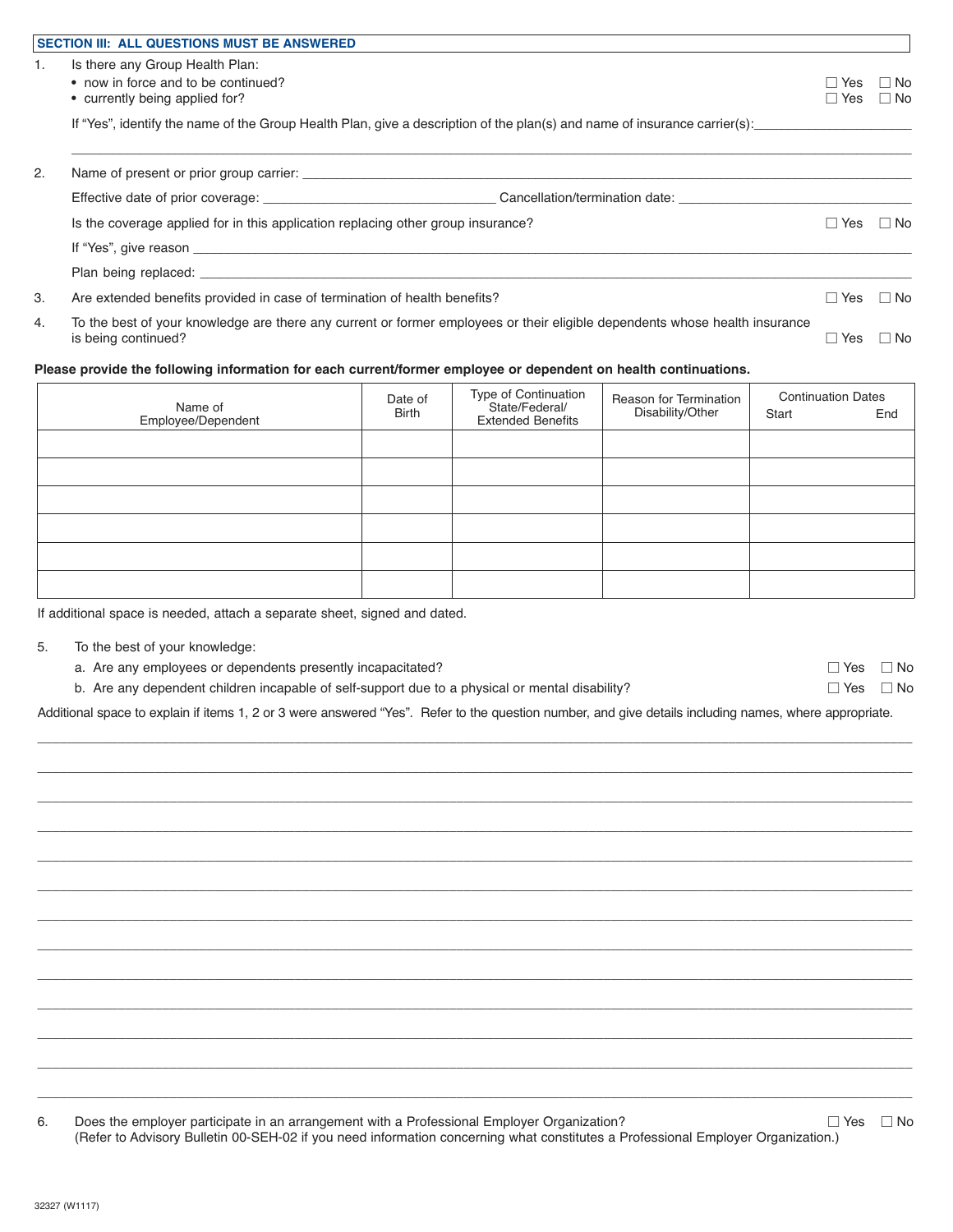# SECTION IV: AGENT/PRODUCER INFORMATION AND UNDERWRITING GROUP ENROLLMENT USE

| Agent Producer Information (This information must be answered completely) |                |                         |                      |  |  |
|---------------------------------------------------------------------------|----------------|-------------------------|----------------------|--|--|
| <b>BROKER SIGNATURE</b>                                                   | <b>DATE</b>    |                         | <b>VENDOR NUMBER</b> |  |  |
| <b>BROKER-NAME</b>                                                        | NAME OF AGENCY | <b>TELEPHONE NUMBER</b> |                      |  |  |
| <b>STREET</b>                                                             | <b>CITY</b>    | <b>STATE</b>            | ZIP CODE             |  |  |

### SUB-PRODUCER INFORMATION AND COMMISSION SPLIT

| Sub-Producer Information (This information must be answered completely) |               |                |                         |                 |  |  |  |  |
|-------------------------------------------------------------------------|---------------|----------------|-------------------------|-----------------|--|--|--|--|
| SUB-PRODUCER SIGNATURE                                                  | DATE          |                | NPN NUMBER              |                 |  |  |  |  |
|                                                                         |               |                |                         |                 |  |  |  |  |
| SUB-PRODUCER NAME                                                       |               | NAME OF AGENCY | TELEPHONE NUMBER        |                 |  |  |  |  |
| <b>STREET</b>                                                           |               | <b>CITY</b>    | <b>STATE</b>            | <b>ZIP CODE</b> |  |  |  |  |
| Sub-Producer Commission Percentage                                      | $\frac{9}{6}$ |                |                         |                 |  |  |  |  |
|                                                                         |               |                |                         |                 |  |  |  |  |
|                                                                         |               |                |                         |                 |  |  |  |  |
| SUB-PRODUCER SIGNATURE                                                  | DATE          |                | NPN NUMBER              |                 |  |  |  |  |
| SUB-PRODUCER NAME                                                       |               | NAME OF AGENCY | TELEPHONE NUMBER        |                 |  |  |  |  |
| <b>STREET</b>                                                           |               | <b>CITY</b>    | <b>STATE</b>            | ZIP CODE        |  |  |  |  |
| Sub-Producer Commission Percentage                                      | $\frac{9}{6}$ |                |                         |                 |  |  |  |  |
|                                                                         |               |                |                         |                 |  |  |  |  |
|                                                                         |               |                |                         |                 |  |  |  |  |
| SUB-PRODUCER SIGNATURE                                                  | DATE          |                | NPN NUMBER              |                 |  |  |  |  |
| SUB-PRODUCER NAME                                                       |               | NAME OF AGENCY | <b>TELEPHONE NUMBER</b> |                 |  |  |  |  |
| <b>STREET</b>                                                           |               | <b>CITY</b>    | <b>STATE</b>            | ZIP CODE        |  |  |  |  |
| Sub-Producer Commission Percentage                                      | _%_           |                |                         |                 |  |  |  |  |
|                                                                         |               |                |                         |                 |  |  |  |  |
|                                                                         |               |                |                         |                 |  |  |  |  |
| SUB-PRODUCER SIGNATURE                                                  | <b>DATE</b>   |                | NPN NUMBER              |                 |  |  |  |  |
| SUB-PRODUCER NAME                                                       |               | NAME OF AGENCY | TELEPHONE NUMBER        |                 |  |  |  |  |
| <b>STREET</b>                                                           |               | <b>CITY</b>    | <b>STATE</b>            | ZIP CODE        |  |  |  |  |
| Sub-Producer Commission Percentage <sup>%</sup>                         |               |                |                         |                 |  |  |  |  |
|                                                                         |               |                |                         |                 |  |  |  |  |
| SPECIAL INSTRUCTIONS                                                    |               |                |                         |                 |  |  |  |  |
|                                                                         |               |                |                         |                 |  |  |  |  |
|                                                                         |               |                |                         |                 |  |  |  |  |
|                                                                         |               |                |                         |                 |  |  |  |  |
|                                                                         |               |                |                         |                 |  |  |  |  |
|                                                                         |               |                |                         |                 |  |  |  |  |
|                                                                         |               |                |                         |                 |  |  |  |  |
|                                                                         |               |                |                         |                 |  |  |  |  |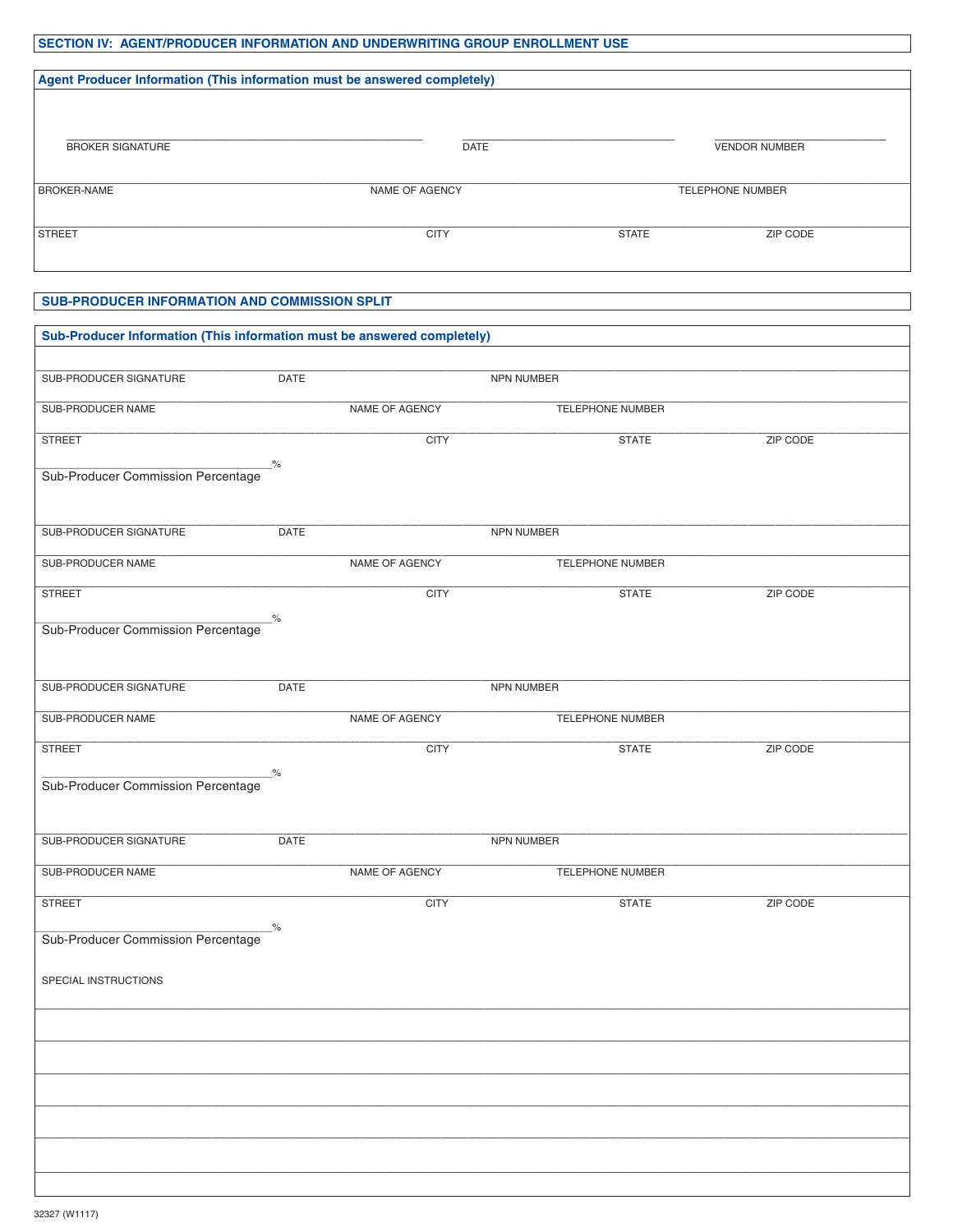| Number of Subscribers <b>Manual Accord Subscribers Manual Accord Subscribers</b>                                                                                                                                               |
|--------------------------------------------------------------------------------------------------------------------------------------------------------------------------------------------------------------------------------|
|                                                                                                                                                                                                                                |
|                                                                                                                                                                                                                                |
| Date and the state of the state of the state of the state of the state of the state of the state of the state of the state of the state of the state of the state of the state of the state of the state of the state of the s |
|                                                                                                                                                                                                                                |
|                                                                                                                                                                                                                                |

| <b>For Internal Group Enrollment Use</b>                   |        |         |              |                      |                       |           |              |           |               |      |
|------------------------------------------------------------|--------|---------|--------------|----------------------|-----------------------|-----------|--------------|-----------|---------------|------|
|                                                            | ADV DA | ADV EPO | <b>OMNIA</b> | <b>HSA</b><br>ADV DA | <b>HSA ADV</b><br>EPO | OMNIA HSA | <b>OTHER</b> | <b>Rx</b> | <b>DENTAL</b> | SAPD |
|                                                            |        |         |              |                      |                       |           |              |           |               |      |
| <b>COVERAGE CODE</b><br>c/o                                |        |         |              |                      |                       |           |              |           |               |      |
| TOTAL APPLICATIONS SUBMITTED                               |        |         |              |                      |                       |           |              |           |               |      |
| TRANSFER FROM<br>GROUP #                                   |        |         |              |                      |                       |           |              |           |               |      |
| REFUSALS/WAIVERS<br>LISTING ATTACHED (IF APPLICABLE)       |        |         |              |                      |                       |           |              |           |               |      |
| <b>EMPLOYER CONTRIBUTION</b>                               |        |         |              |                      |                       |           |              |           |               |      |
| EFFECTIVE DATE                                             |        |         |              |                      |                       |           |              |           |               |      |
| FUTURE RATE RENEWAL DATE                                   |        |         |              |                      |                       |           |              |           |               |      |
|                                                            |        |         |              |                      |                       |           |              |           |               |      |
| APPROVED BY:<br><b>REVIEWER SIGNATURE</b><br>DATE APPROVED |        |         |              |                      |                       |           |              |           |               |      |
|                                                            |        |         |              |                      |                       |           |              |           |               |      |